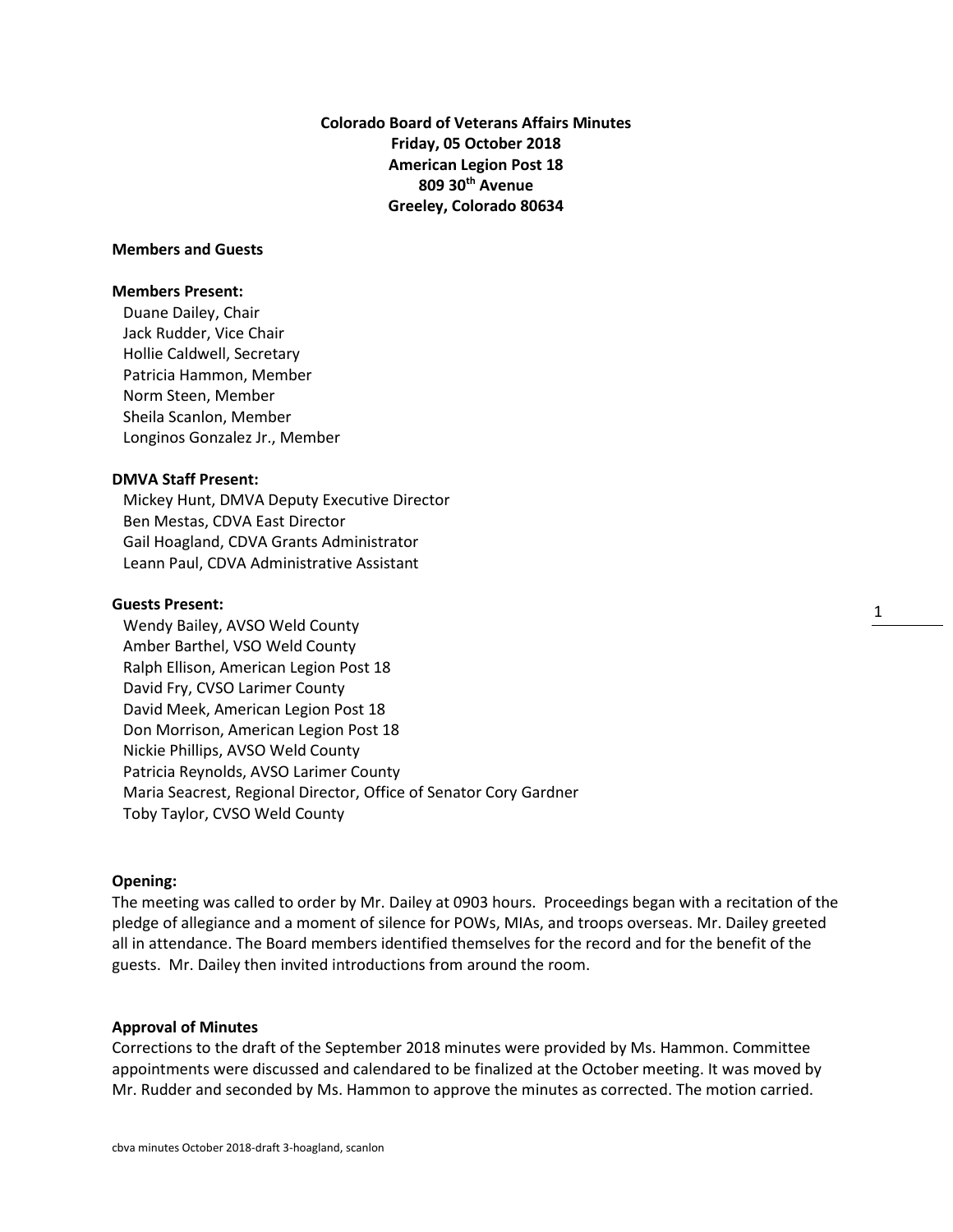### **Board Member Comments**

Ms. Scanlon said that since the previous discussion of issues at the Rocky Mountain Regional VAMC regarding women's care, she has been herself there for a mammogram. She was impressed with the professionalism, privacy, and equipment and has notified her network of how well the appointment went. The clinic has some remaining issues that are being addressed, and she will report ongoing progress to the Board. There is also an effort underway to include the women's clinic in display materials for the medical center. The women's summit held in Colorado Springs on 22 September was well attended.

Ms. Caldwell said the VA has been experiencing technical problems in regard to housing stipends for veterans receiving GI Bill benefits. Many payments have been delayed and provided in incorrect amounts. The VA has acknowledged the problem is working to rectify, but there is currently no timeline for when the issue will be fixed.

Mr. Rudder said that he has learned that the Fort Lyon program does not accept residents who have been court-ordered into treatment. He said that a van has been purchased for the Alamosa County transportation program with funds from the Veterans Trust Fund Grant, but the vehicle is currently in storage because the VA will not accept the title and its accompanying responsibilities if the van is used to transport veterans to appointments that are not paid for by VHA. Discussions are underway in regard to how to pay for the vehicle's registration, license plates, insurance, maintenance, and fuel.

Ms. Hammon said that the local Healing Waters program has been given permission to fish due to the waters getting cooler and the first trip is scheduled for next week. Veterans Day events scheduled to date include 20 school programs, a service at Freedom Park in Edwards, and an annual event at the Western Slope Veterans Collation in Glenwood Springs. The Glenwood Springs event will feature a speaker from the Museum of American Values for Medal of Honor recipients. A town hall planning meeting for the Grand Junction VAMC will be held in May. This two-day event includes five counties and will be hosted by Colorado Mountain College, which is willing to provide some lodging for veterans from outside the immediate area.

Mr. Steen said that veteran homelessness in the Pikes Peak area is of increasing concern. Mount Carmel is in receipt of a three-year grant to help address the problem. The Peak Military Care Network will debut an "Honoring the Brave" fundraising breakfast on 16 November. His recent travels to Washington, D.C. provided an opportunity to discuss taxes, tariffs, the military, and other issue pertinent to Colorado veterans.

Mr. Gonzalez attended an El Paso County veterans' summit held at Mount Carmel on 20 September. The new Pikes Peak Cemetery will begin accepting cremations in November, but the full opening of the cemetery will not be until 2019. He and Mr. Steen both attended the State of the Wing at Peterson AFB on 04 October. Retired Cornel Victor Hernandez has been named El Paso County Veteran of the Year. Mr. Hernandez was instrumental to the establishment of the Pikes Peak Cemetery.

Mr. Dailey said that there is an open invitation to the annual Veterans Day event at Snow Mountain Ranch in Granby on 12 November. Recent fires in Grand County have been a concern, and several have been in areas where homeless veterans are often located.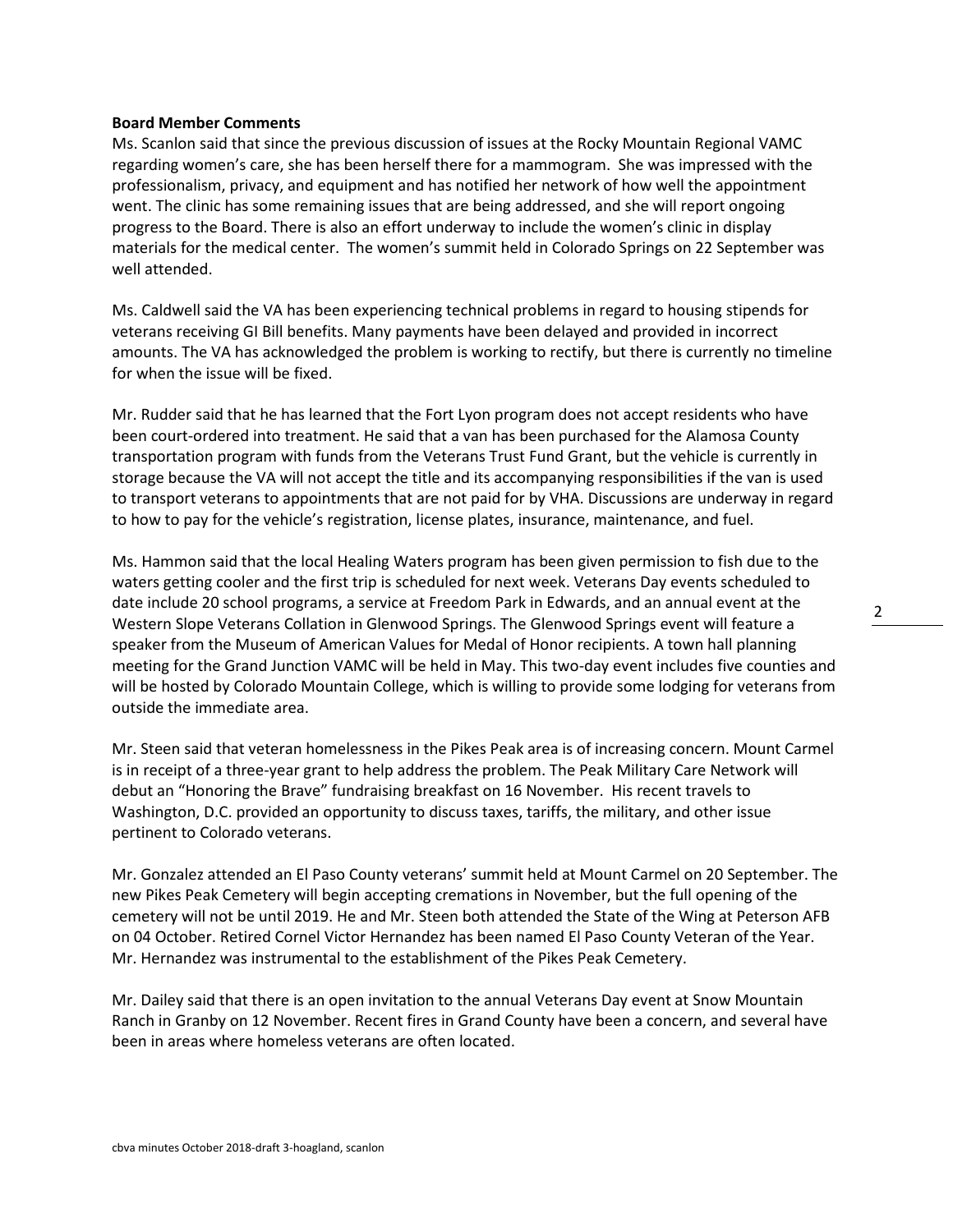## **Community Presentations**

## American Legion Post 18

Mr. Ellison provided information on several veteran community events. A flag retirement will be held at Post 18 on 03 November. The Veterans Clinic in Loveland will host flu shot clinics on 13 November and 27 November, and there will be one in Fort Collins on 20 November. Local veteran organization are working on arranging transportation to these clinics from the Greeley Mall. Veteran transit services will also be going from house to house to provide flu shots for veteran who are not ambulatory. A new CBOC is planned to be opened in Johnstown.

He then supplied some statistics about the local veteran population. There are approximately 5,623 veterans in Greeley and roughly 10% of them are homeless. Homelessness is one of the biggest issues confronting the veteran community in Greeley. He next invited post member Don Morrison to comment on his experience with the Veteran Trust Fund grant application process.

Mr. Morrison said that he has been frustrated by the grant application process. He invested significant time in preparing the post's application and was disappointed when it was denied. Weld County has veteran in need who could be aided with grant funds.

### Weld County Veteran Services

Mr. Taylor also provided demographic information on the service area. He said that according to his research, between 2020-2030 the population growth rate will be approximately 3.2% and in the next decade will slow to 2.6%. The veteran population in the area has grown 1% per year for the past 10 years, and this is reflected in the number of disability claims processed by his office.

Ms. Barthel stated that in VetraSpec (operating system) Weld County has in the system 3,995 Veterans that are coming into the office to gain services. The Veteran population in Colorado as a whole has decreased from 407,616 in 2015 to 403,326 in 2016. The Veteran population of Weld county increased from 16,902 to 17,174 from 2015 to 2016. Veterans in the area range from rural farmers to urban oil field workers, to homeless in the city. With the growing population in Weld County and coming up on the 20<sup>th</sup> anniversary of the start of the war, numbers will keep rising. The areas that the CVSO help the Veterans with the most is health care, education, compensation, burial / death benefits, and health care enrollment.

### **Public Comments**

Mr. Fry said that the Larimer County Workforce Center also provides targeted service for veterans including assistance with job placement and training.

Ms. Reynolds said that the Larimer County veterans service office is extremely busy. The office sees more than 30 clients every day and receives more than 2,000 phone calls each month. The office layout needs some improvement to both accommodate this volume while affording veterans necessary privacy.

### **Recess**

The Board recessed at 10:30 a.m. and resumed labor at 10:42 a.m.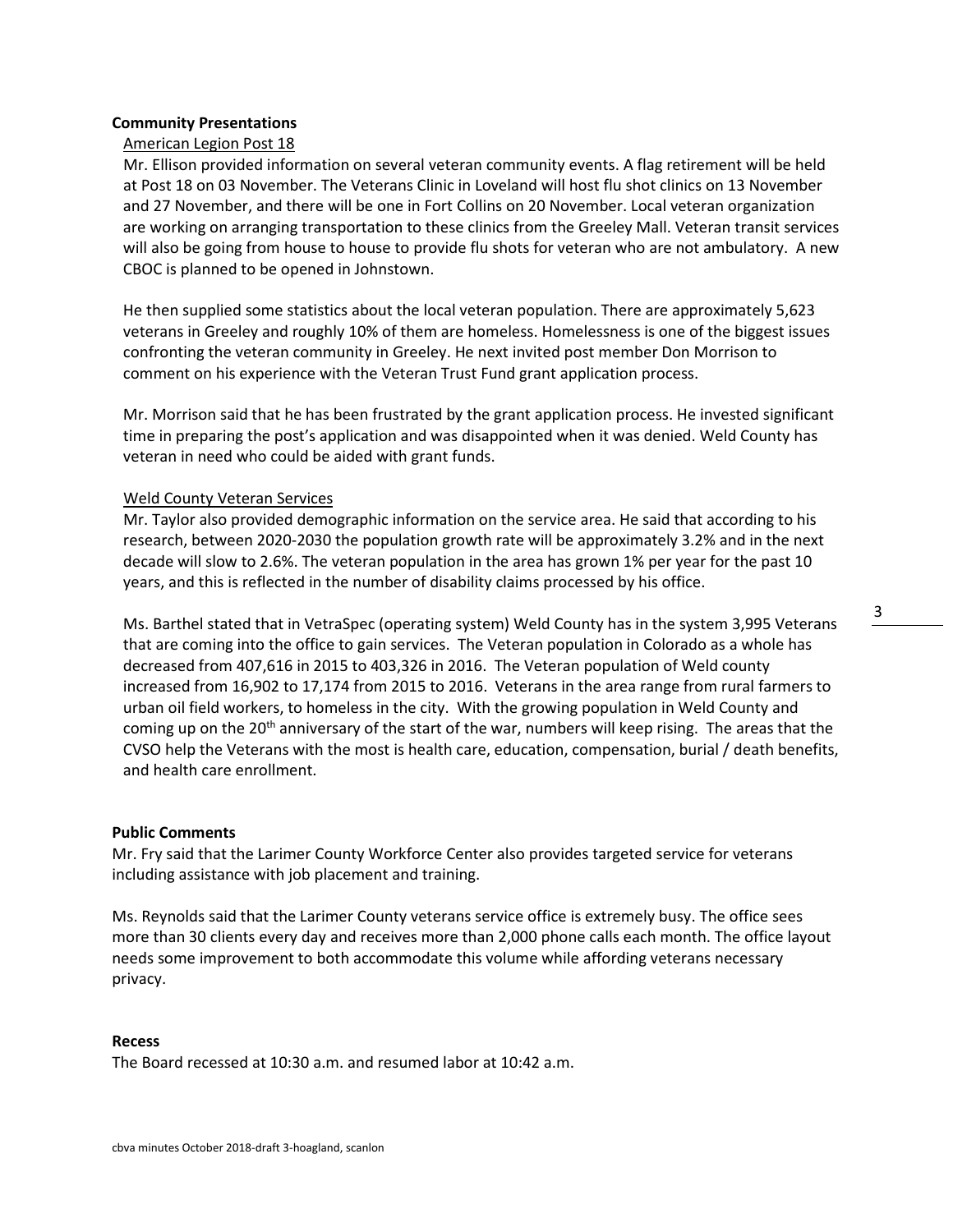## **Reports**

Mr. Hunt thanked the post for hosting the meeting and particularly Mr. Morrison for his feedback regarding the post's grant application. For the benefit of the group, he clarified the difference between the Veterans Assistance Grant and the Veteran Trust Fund Grant. He announced that Joanne Iglesias has been appointed CDVA West Director and that the newly vacated position of cemetery director Grand Junction is being reviewed prior to announcement. The Western Slope One Source is on track for its opening date in 2019. The proposal for the woman veteran license plate will be considered in the upcoming legislative session.

Mr. Mestas said that Dan Warvi is assisting with the complication in regard to van for Alamosa County. He reminded the group that the VHA Choice program concluded on 30 September and that the new program is VHA Community Care. There is a possibility that in the future the new program will be run by Tricare. All other matters were address in his submitted report.

Ms. Hoagland said that the grant cycle has had a busy first quarter. Approximately 20% of the first quarter reports have been received; the deadline is 15 October. Survey results to date indicate that nearly 30% of veteran served are female, and Ms. Hoagland will update that statistic once the remaining reports have been received. She has several site visits planned to VTF grantees in October. She reviewed the timeline for the 2019-2020 grant cycle: the scoring criteria and application will be reviewed by the Board at the November meeting and application materials will be posted by 01 December. The criteria for applications and for reimbursement documentation must be done in keeping with state and audit requirements

Mr. Dailey read into the record a report from Robby Robinson, the Board's delegate to the SVCLC commission. Last year's failed legislation to allow the SVCLCs to pay employees at market rate rather than within the state employee legislated ranges is a continuing concern.

### **Discussion and Action Item**

The Board discussed which members accompnay [any the Adjutant General on the annual visits to the the SVCLCs. Ms. Caldwell, Ms. Scanlon, and Mr. Rudder will each attend.

The Board discussed the ongoing issue in regard to allowing SVCLCs to pay competitive wages. It was decided that the Board will brief the TAG on the topic. Ms. Hammon will draft a letter for the Board to review.

The Board considered the assignment of members to the committees established in the bylaws and by the strategic plan.

The recurrent committees:

| <b>Annual Training:</b>                    |
|--------------------------------------------|
| State Veterans CLCs:                       |
| <b>Strategic Planning:</b>                 |
| <b>Tribute to Veterans Monument Trust:</b> |
| <b>Veterans Trust Fund Grant:</b>          |

Pat Hammon Robbie Robinson Pat Hammon, Jack Rudder Robbie Robinson Hollie Caldwell